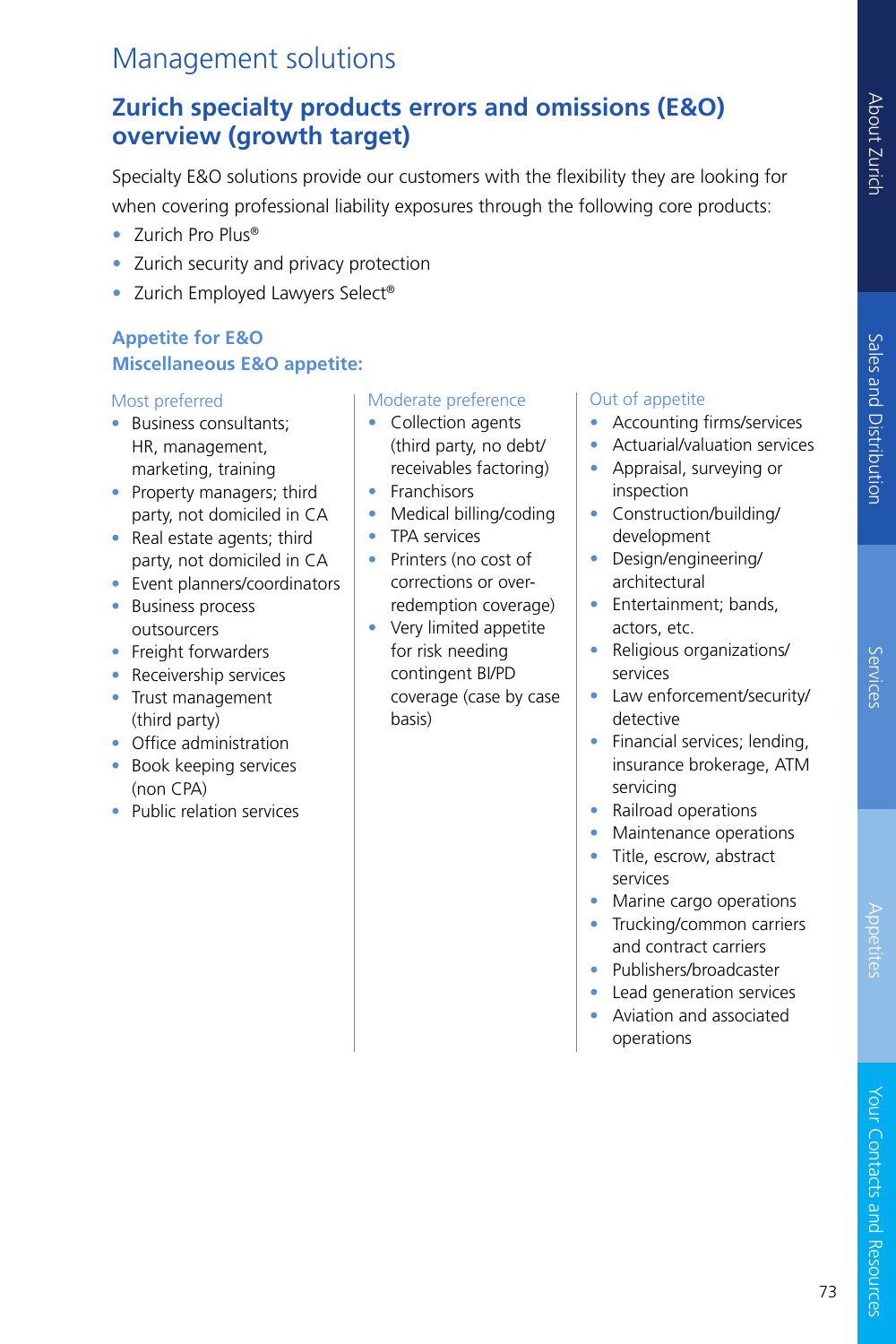## **Technology E&O appetite:**

#### Most preferred

- IT consulting
- Data service/management
- Web hosting/development
- Business software; development/sales/ distribution
- IT equipment. maintenance, integration services
- Cloud service providers (SaaS, PaaS and IaaS)

#### Moderate preference

- Individual consumer software; development, sales, distribution
- Telecom hardware
- Electronic component manufacturing
- Manufacture of computers/information processing equipment
- Internet service providers
- Systems analysis/ design

#### Out of appetite

- Actuators or other process control manufacturers
- Game developers
- Chip manufactures/pure manufactures
- Software/hardware involved in medical procedures
- Financial trading software

## **Security and privacy appetite:**

#### Most preferred

- Healthcare
- Healthcare service providers
- Technology
- Data management/hosting
- Retail
- Manufacturing
- Hospitality
- Most classes of business fit our appetite

#### Moderate preference

- Education
- Public/government entities
- Casinos

#### Out of appetite

- Payment card processors
- Financial institutions; banking, trading, lending, insurance services
- Social networking sites

## Restricted classes only for media;

- Publishers/broadcasters
- Online advertising
- Movie production houses
- Online media portal sites; AOL, Yahoo, You Tube, Facebook, etc.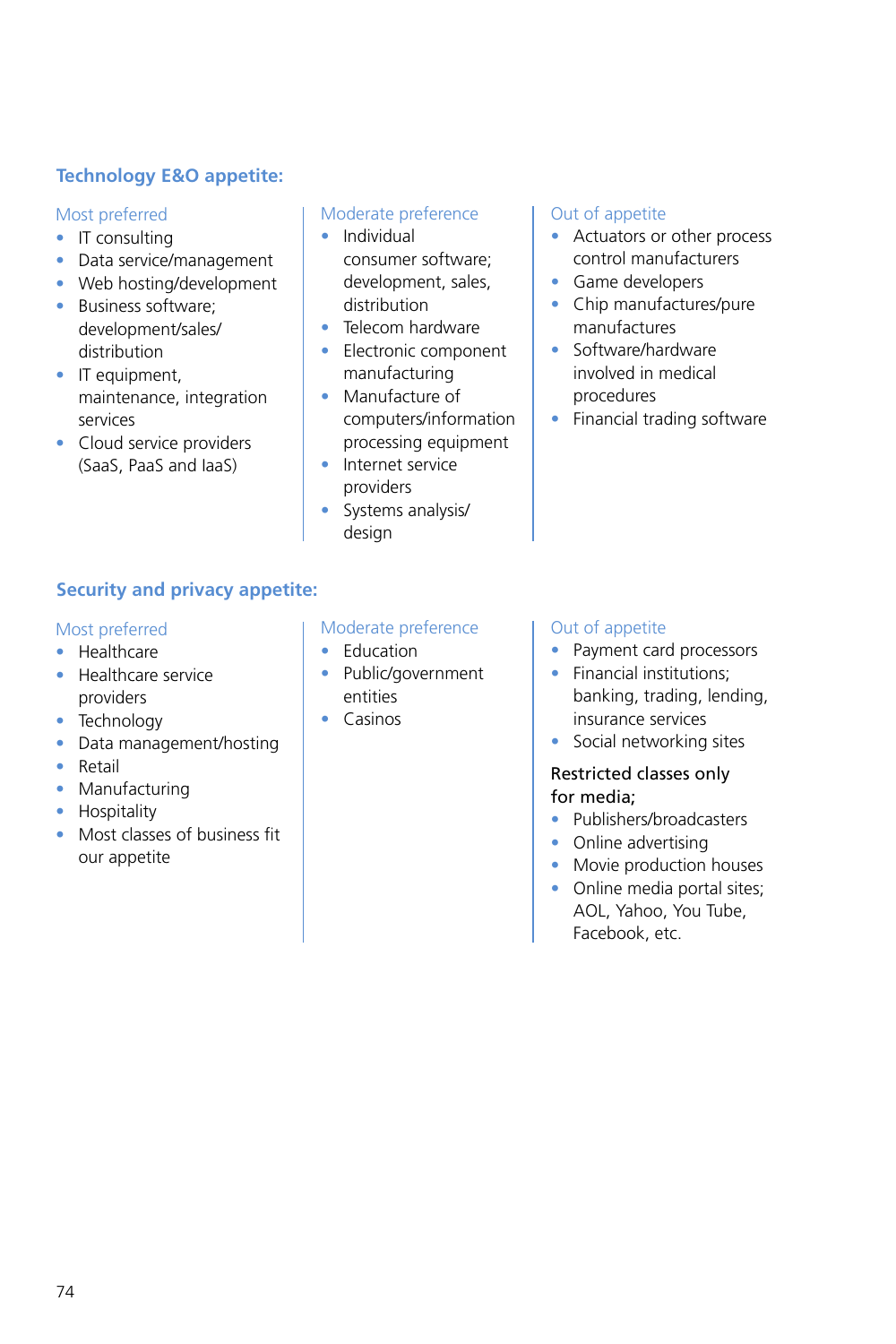## **Employed lawyers appetite:**

#### Most preferred

• Very broad appetite

#### Moderate preference

• Most classes can be added to E&O coverage via endorsement

#### Out of appetite

- Political action committees
- Charitable organizations
- Lobbying firms

## **Zurich E&O, S&P and ELP coverage highlights:**

#### Most preferred

- 90 day automatic extended reporting period
- Definition of covered media extends to print and electronic content including books, pictures, broadcast, software and more
- Insured's liability included for actions of independent contractors and third party vendors, and leased and temp workers
- Most favorable venue wording

#### Moderate preference

- No "name in combination" language for coverage trigger
- Consumer redress fund applies to the full limit of liability
- No "maintenance of network language" exclusions
- Available coverage for healthcare records remediation
- Voluntary and statutory reported
- Free access to eRisk Hub
- Zurich Risk Engineering Services available

## Out of appetite

- Broad definition of "insured", extends to contract and parttime lawyers as well as paralegals, notaries and support staff
- Broad coverage for probono and moonlighting
- Three year look back provision on insured vs. insured exclusion
- 80/20 cooperation clause
- Full limit for securities claims

## **Product breadth**

Zurich Pro Plus® provides limits of up to \$25M and offers customers extensive insurance protection with the flexibility to choose coverage that works best for them, all in one policy:

- Miscellaneous professional and media liability
- Technology and media liability
- System security and privacy liability
- Primary and excess for both E&O and S&P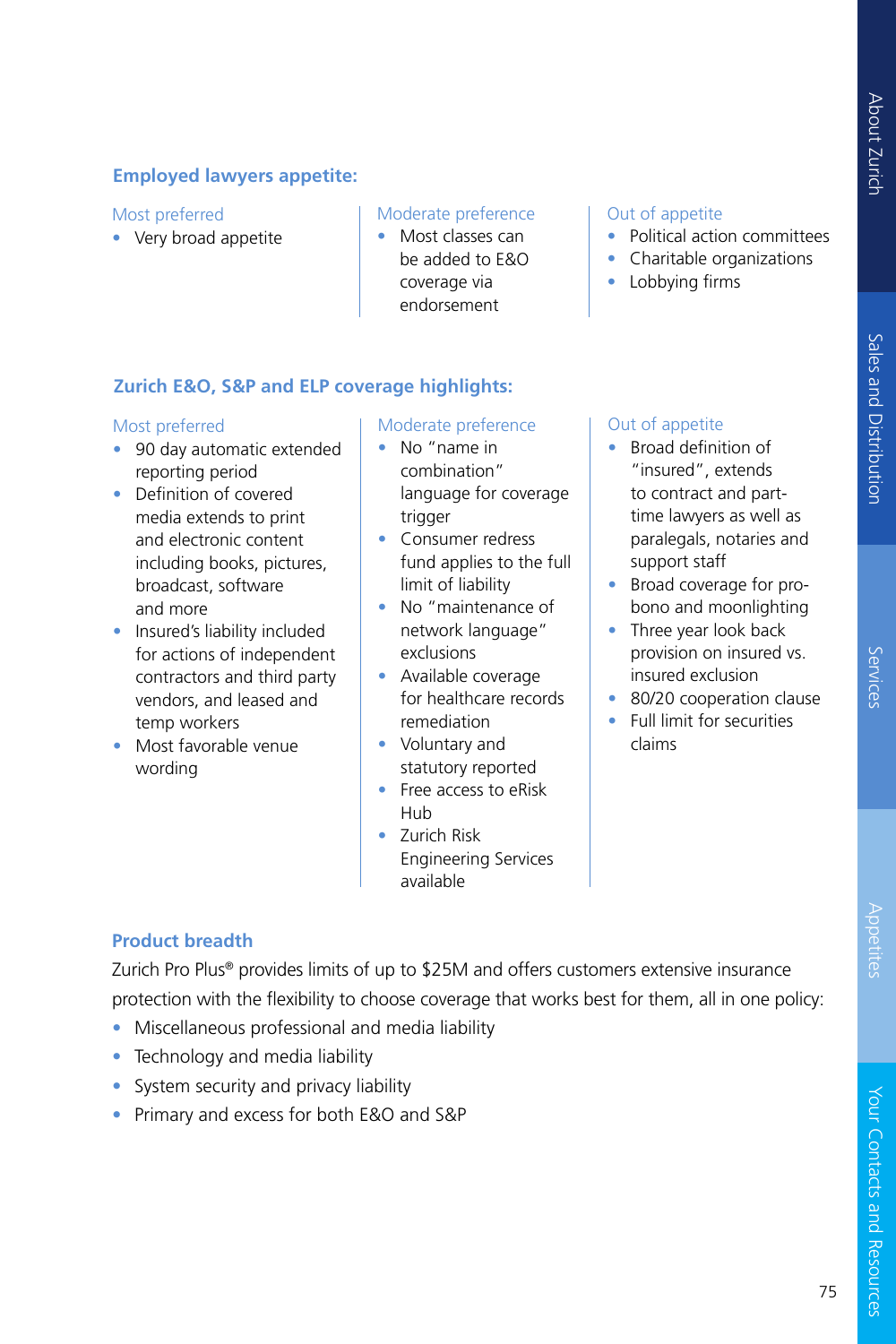Zurich security and privacy protection coverage helps customers address privacy concerns, data protection and system security. The standalone policy provides:

- Security and privacy liability coverage, with limits up to \$25M
- Privacy breach costs\*
- Other first party coverages\*, including business income loss and cyber extortion threats
- Internet media liability coverage\*
- Flexible retention
- Segmented teams focused on the needs of national accounts (over \$750M revenues) and middle market accounts (under \$750M revenues)

\*available as options for additional cost

Zurich Employed Lawyers Select® offers an E&O policy specifically for staff attorneys. In addition to many features and enhancements found in Zurich's Directors & Officers policies, the coverage includes:

- A broad definition of "insured" that extends to contract and part-time employed lawyers
- A flexible, extended reporting period of up to six years for the entity
- Broad coverage for moonlighting and pro-bono work
- 80/20 cooperation clause
- No sublimit for securities claims

## **Value-added services available to qualified customers**

Zurich's risk engineering assessment is available to all security and privacy qualified customers, assisting in developing a tailored risk management approach (certain services may be provided on a fee-for-service basis). Services led by our Cyber Segment Director.

- Upfront cyber risk assessment
- Pre-breach assessments
- Review security practices
- Conduct network vulnerability scan and perform testing services
- Enterprise Risk Management (ERM) consultations
- Total Risk Profiling (TRP)

Zurich's eRisk Hub®, powered by NetDiligence®, helps respond to privacy events. eRisk Hub includes roadmaps to help guide customers through security and privacy incidents, risk management tools that focus on state notification laws and an information-rich learning center. Customers may also engage (at their own cost) additional prevention and recovery resources from NetDiligence and Kroll Fraud Solutions, which provide pre- and post-breach services.<sup>1</sup>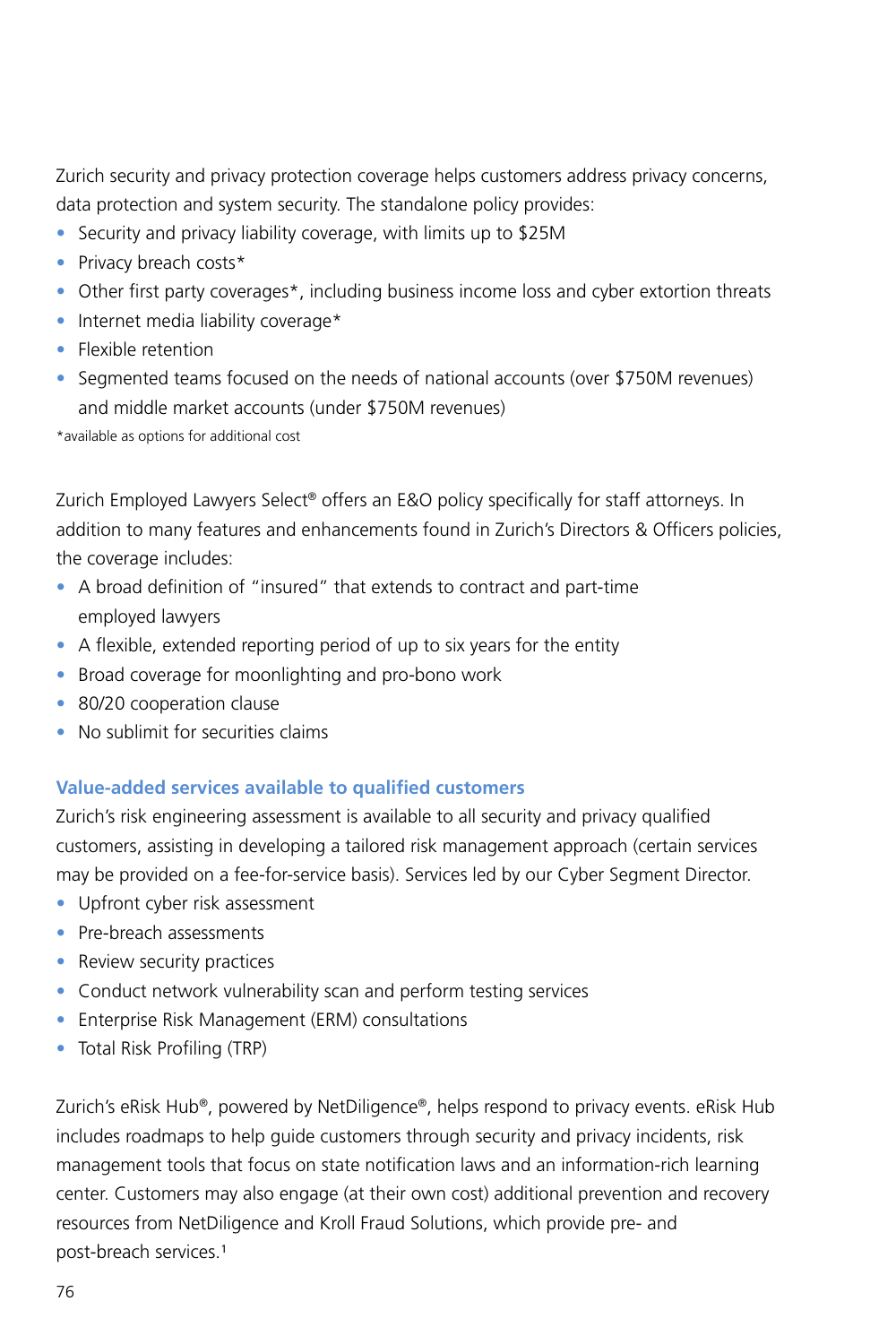## **Our value to customers**

- Dedicated Risk Engineering Cyber Segment Director
- Industry leading forms for E&O
- Regionally dedicated and experienced underwriters. We pride ourselves on our global footprint to align with our brokers and customers
- Superior claims capabilities and customer service. Specialty E&O stands apart from our peers with an integrated claims model – bringing underwriting and claims together to provide a superior product
- Total global value proposition. Zurich's reach is worldwide and can provide solutions as the customer's global footprint evolves
- Cyber Thought Leadership from Zurich www.zurichna.com/zna/securityandprivacy/cyberthoughtleadership.htm

1. NetDiligence and Kroll Fraud Solutions are not subsidiaries or affiliates of Zurich and use of their products and services are independent of, and not included within, the Zurich Security and Privacy Protection policy or any other Zurich product or service. Zurich expressly disclaims any and all damages and other costs that may arise related to the use of or reliance upon the products, services, representations or warranties made by or on behalf of these vendors.

## **Contact**

**Catherine Mulligan** Head of Specialty E&O (212) 553-5560 catherine.mulligan@zurichna.com www.zurichna.com/professional-liability